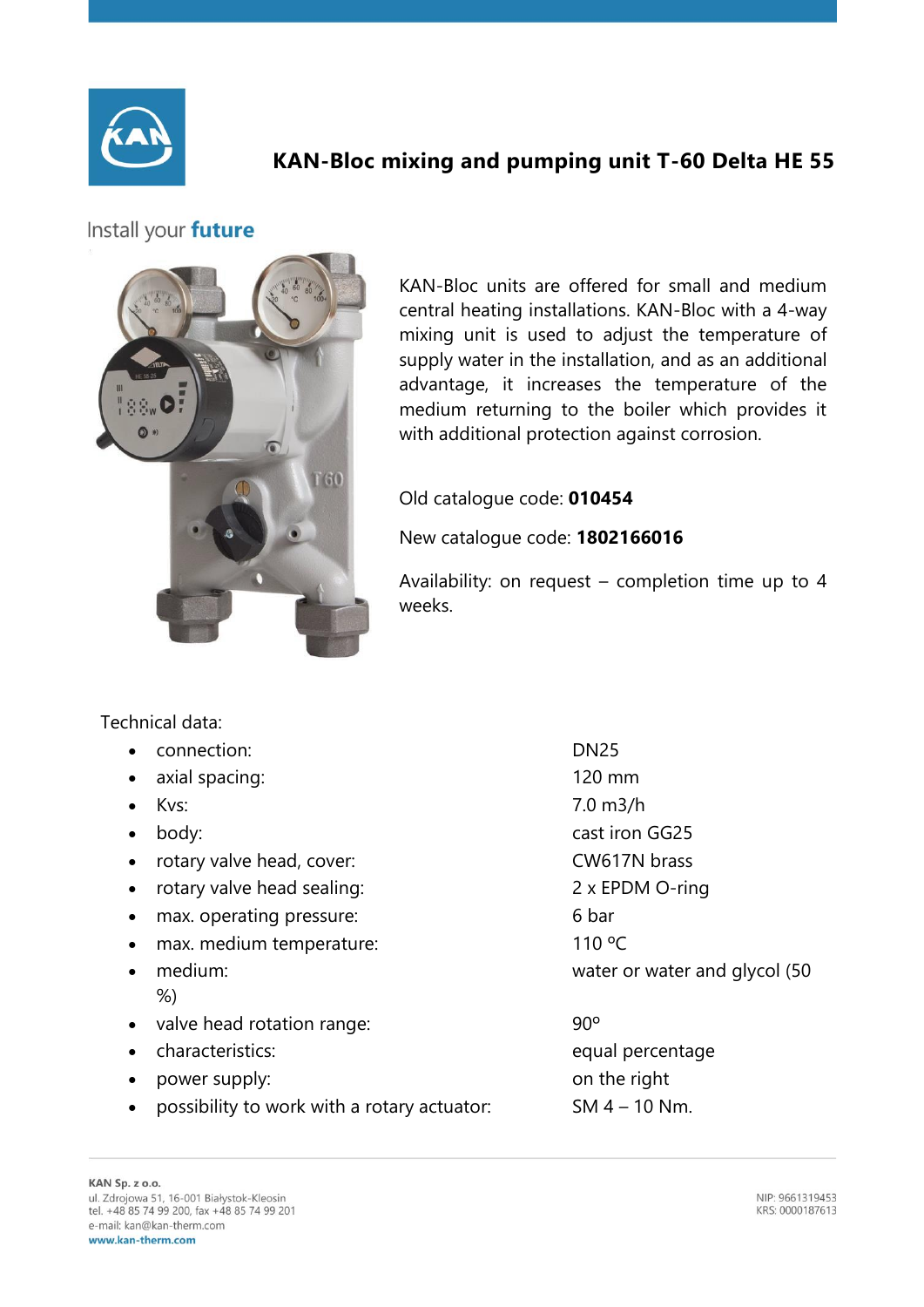Equipment:

- Delta HE 55 electronic circulation pump,
- 4-way H-type mixing unit,
- bypass for underfloor heating,
- release valve (UVH),
- bimetallic supply and return water thermometers  $-2$  pcs (+20 to +100 °C),
- 4 cast iron half unions 1" with flat EPDM sealing,
- EPP insulation of the body.

Mixing unit:

Built-in 4-way H-type mixing unit has linear temperature characteristics. Precisely profiled outlet holes ensure linear temperature change when using return water. Sealing of the valve gate shaft is provided by double EPDM O-rings. The gate valve and cap are made of high-quality CW617N brass.

Working scheme of the 4-way H-type mixing unit:



KAN Sp. z o.o. ul. Zdrojowa 51, 16-001 Białystok-Kleosin tel. +48 85 74 99 200, fax +48 85 74 99 201 e-mail: kan@kan-therm.com www.kan-therm.com

NIP: 9661319453 KRS: 0000187613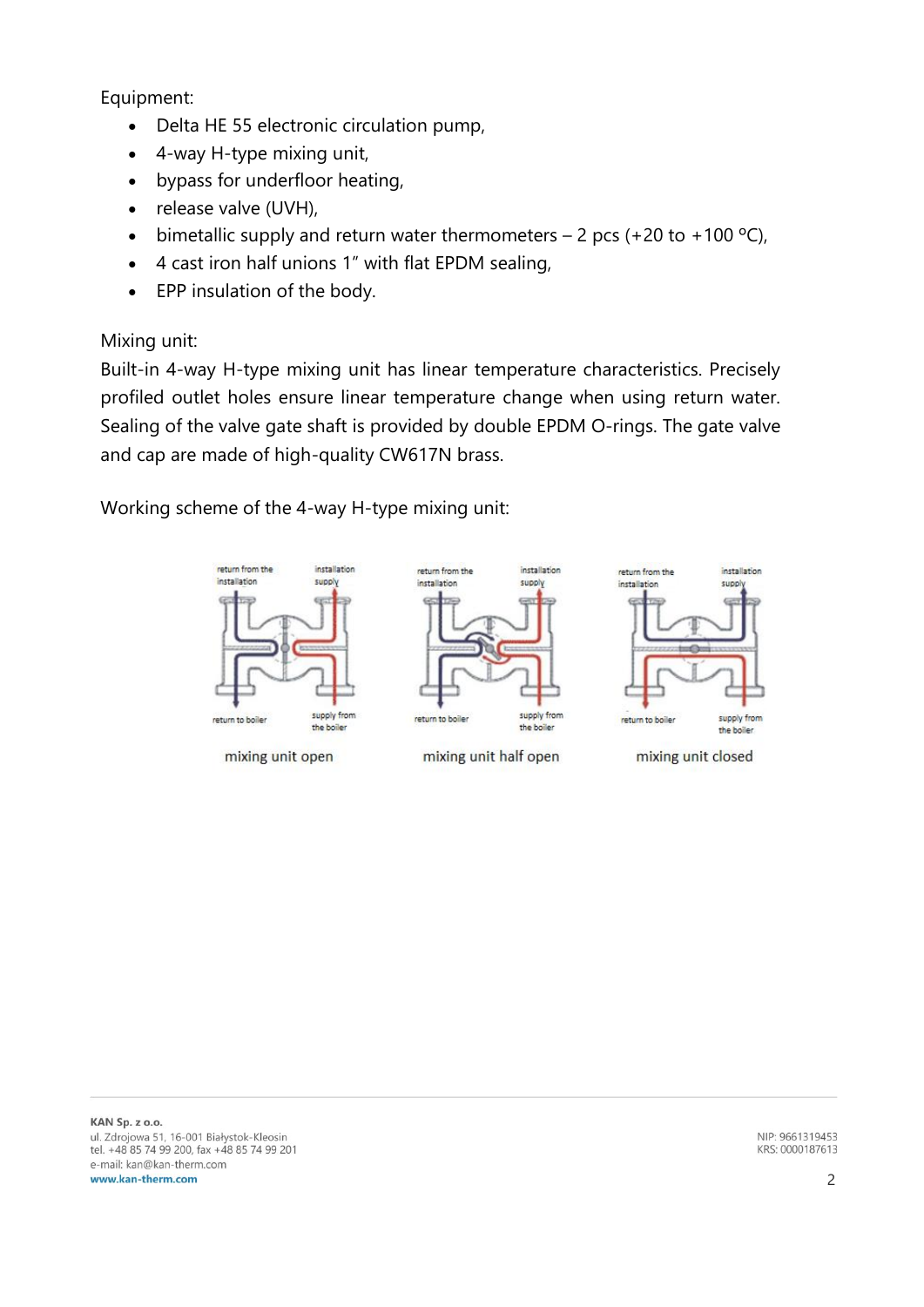Characteristics of the 4-way H-type mixing unit:



Release valve UVH:

A release valve is used to eliminate flow noises. The upper section of the valve is made of CW617N brass, the spring is stainless steel and the valve plate is plastic. EPDM O-ring provides sealing. The setting is made using a scale and then blocked with a bolt.



KAN Sp. z o.o. ul. Zdrojowa 51, 16-001 Białystok-Kleosin tel. +48 85 74 99 200, fax +48 85 74 99 201 e-mail: kan@kan-therm.com www.kan-therm.com

NIP: 9661319453 KRS: 0000187613